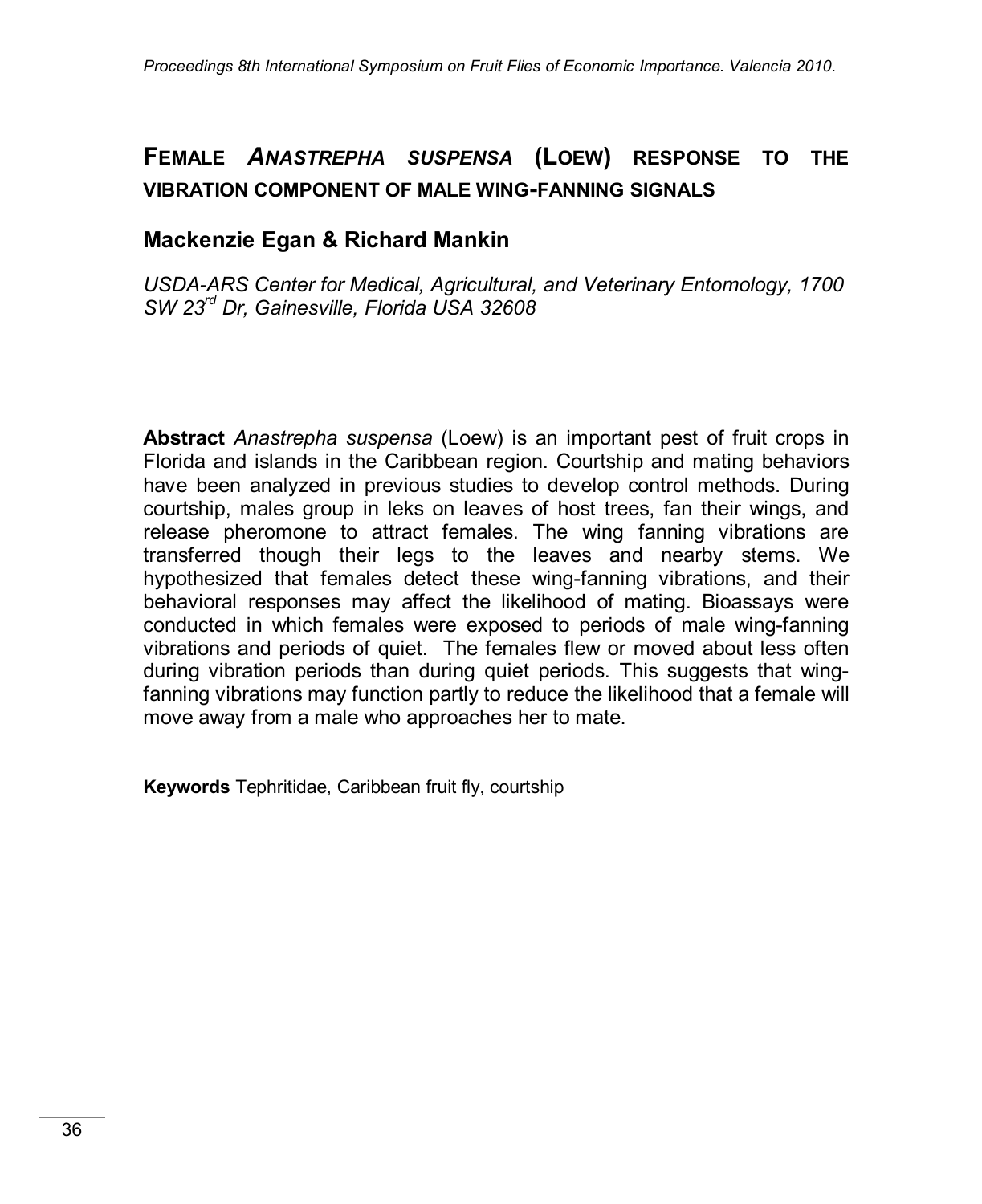## **Introduction**

Economic losses caused by the Caribbean fruit fly, *Anastrepha suspensa* (Loew), to fruit crops in central and southern Florida and the West Indies have prompted considerable research to develop improved methods of managing these and other important Tephritid pests. Part of the research has focused on development of methods to interfere with mating. In previous studies, it was observed that males gather in leks on a host plant where they defend space on the underside of a leaf (Burk 1983). There, they release a pheromone and produce wing-fanning buzzes, attracting females to the leaf (Webb et al. 1984). Once on the leaf, she can choose to mate with one of the males or to fly away (Webb et al. 1984).

The mechanics of wing-fanning movements necessarily transmit vibrations from the fly thorax to its legs, then to the leaf and the nearby stems and branches. Until now, it has never been determined whether such vibrations are detected by females or whether the vibrations affect their behavior. However, other insect species, including the phytophagous stink bugs (Pentatomidae), are known to transmit vibrational signals through substrates to facilitate orientation towards mates (Čokl 2008). Male *Okanagana rimosa* (Say) cicadas have been reported to produce vibrations concomitant with acoustic calls

(Stölting et al. 2002). The vibrations likely are involved in mate location once the female lands near the male. Vibrations produced by male water striders, *Gerris gracilicornis* (Horvath) play a role in inducing females to accept male courtship (Han & Jablonski 2009). If *A. suspensa* females use substrate vibrations to locate males or if the vibrations influence mating receptivity, it may be possible to devise improved methods of controlling these pests by interfering with mating.

For this report, we measured substrate vibrations produced during wing-fanning by male *A. suspensa* and conducted bioassays to determine whether (virgin) females respond to the vibrational component of wing-fanning. To consider whether previous exposure to male pheromone affected a response to vibrational signals, separate groups of females were tested. One group was kept separate from any contact with males, while the second group was exposed to a cage of calling males on the day before the bioassay.

#### **Materials and Methods**

Irradiated *A. suspensa* pupae were obtained from a sterile-release rearing facility at the Division of Plant Industry, Florida Department of Agriculture, Gainesville, FL. The flies were sexed and separated into 30- by 30- by 30-cm plastic screen cages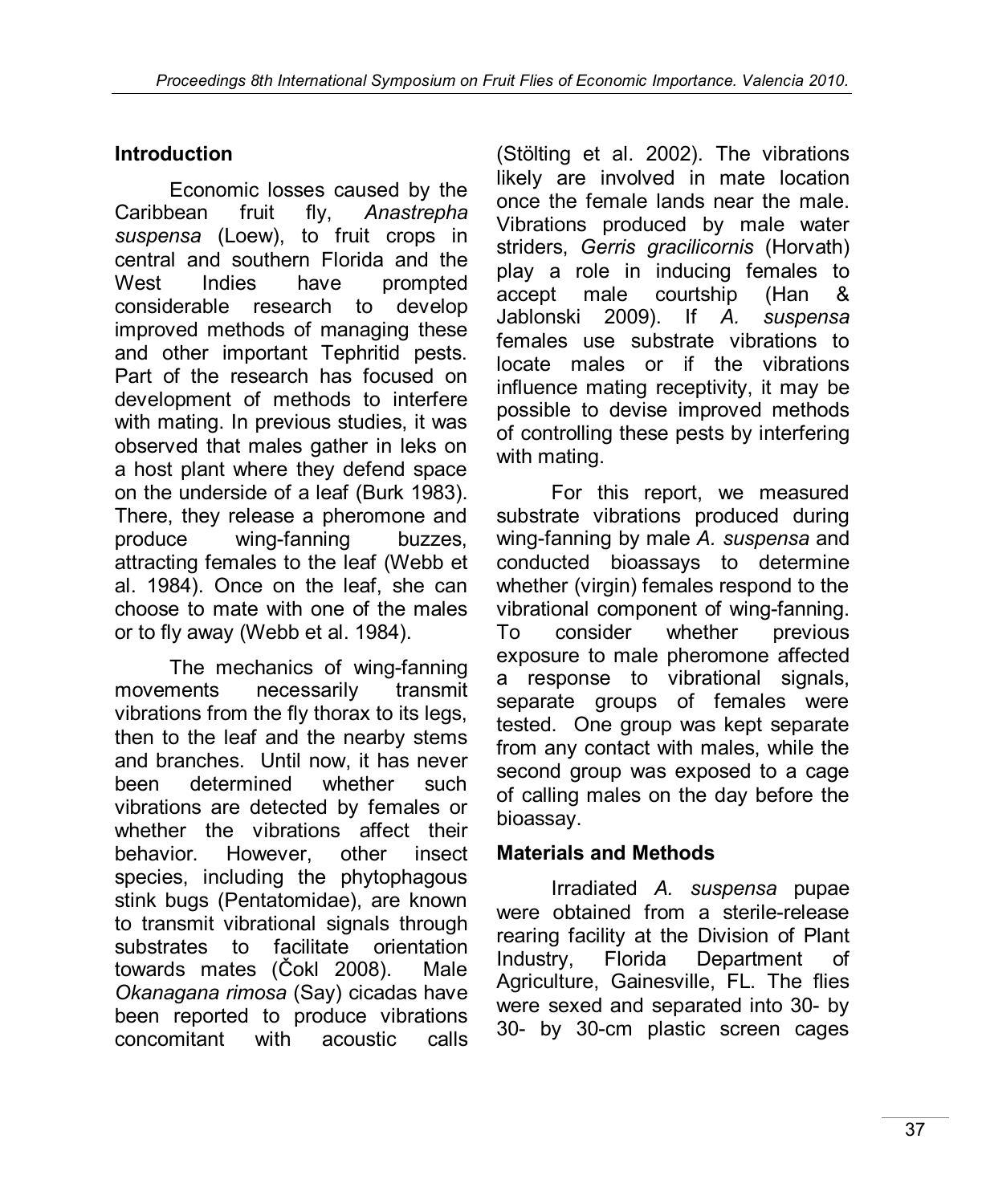within 48 h after emergence. Thereafter, males and females were kept in separate rearing rooms. Acoustic and vibrational signals were recorded in a vibration-insulated anechoic chamber (Mankin et al. 2000a) at the USDA-ARS Center for Medical, Agricultural, and Veterinary Entomology, Gainesville, FL.

Wing-fanning vibrations of 5-7 day-old males calling from leaves of a strawberry guava host plant, *Psidium cattleianum*, were recorded with two accelerometers (Brüel and Kjær [B&K], Type 4370) attached to adjacent stems and branches. A microphone (B&K model 4145) was used to record the wing fanning sounds simultaneously. The signals were band-pass filtered between 100 and 1500 Hz, and were analyzed by methods described in Mankin et al. (2000a; 2004). A 2-min file was created from a representative, 11-s period of male wing-fanning, with 1 min of continuous repetition of the 11-s wing-fanning, followed by 1 min of silence without signals. The file was played back in an endless loop by a vibration exciter (B&K model 481) attached to the base of a 8-cm-diam. by 8-cm-long screen mesh cylindrical cage containing 10 females, 8-10-d old. The vibration level was not sufficiently high in the playbacks to produce sounds that could be detected with a microphone, but the vibrational signals detected by an accelerometer attached to the cage were

approximately the same amplitude as those detected by an accelerometer attached to a stem near a wing-fanning male. The tests were conducted during 4-h periods beginning 8.5 h after the start of the photoperiod (Mankin et al. 2000b). The virgin females either were kept totally separate from males (13 tests) or their cage was placed on a table near a cage of males 20 h before tests (12 tests).

The behaviors of the females were observed remotely using a video camera during 10 consecutive playbacks of the 2-min vibration on/off cycle. Movement was defined as activities typical of avoidance or disturbance behavior, including spinning around, walking, wingfanning, and flying. The numbers of moving females were scored at the midpoint of each 1-min wing-fanning or silence period. If the female was resting or grooming at the wing-fanning or silence midpoint, she was scored as quiet. The total numbers moving or quiet at each midpoint were summed to score each 20-min test.

#### **Results and Discussion**

Sixteen periods of *A. suspensa* male calling from five different males were recorded in which signals were detected from one or both accelerometers and the microphone. A representative example containing four consecutive bursts of wing fanning is shown in Fig. 1.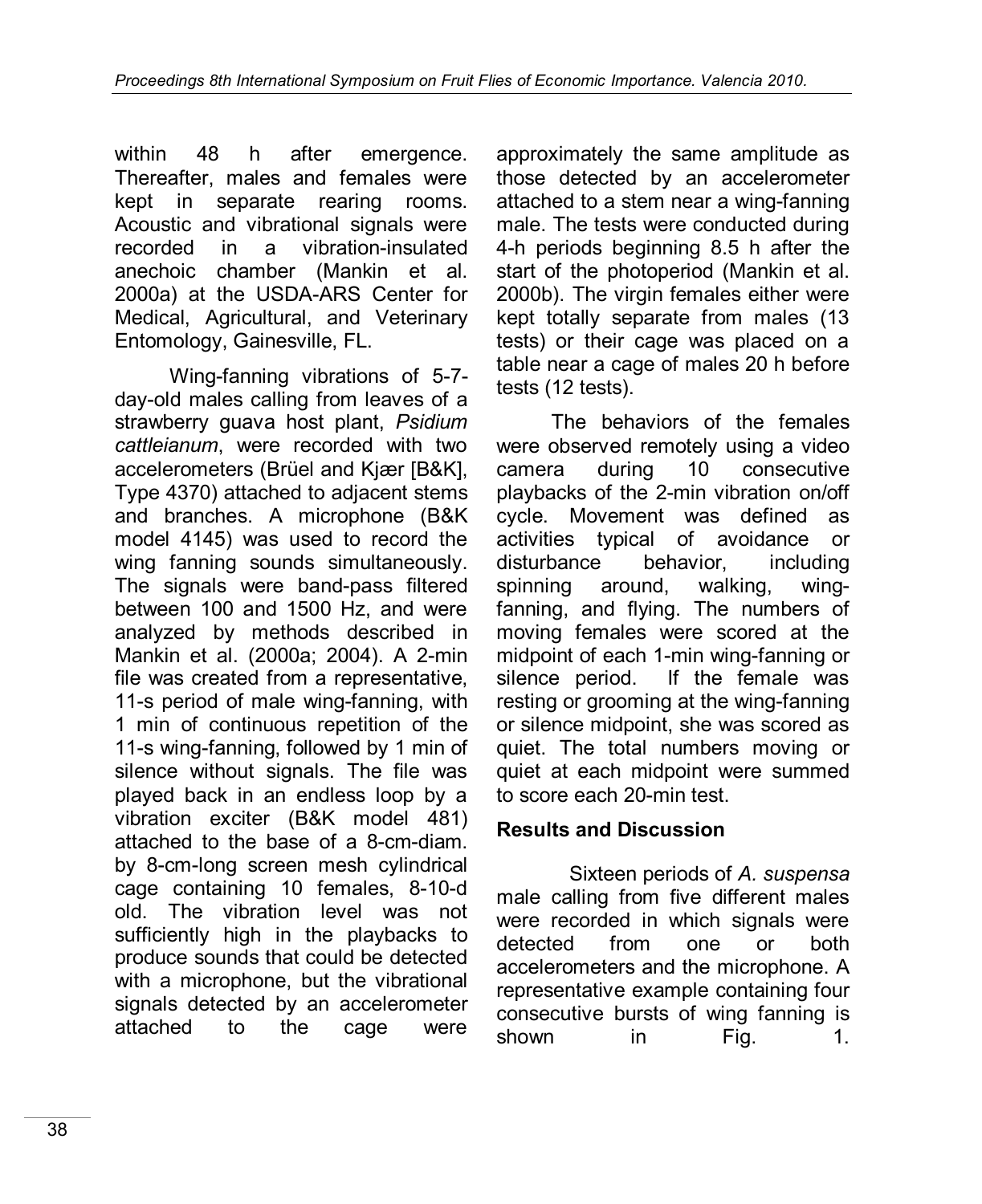

**Figure 1.** Comparison of wing-fanning bursts recorded from a male *A. suspensa* detected simultaneously by an accelerometer (A) and a microphone (M). Solid bars denote the intervals of wing-fanning.

The slight differences in the timing and relative amplitudes of the accelerometer and microphone signals can be attributed to differences in the distances between the fly and the sensors as well as to multiple reflections from boundaries or to

resonances or other substrate-induced distortions in the signal detected by the accelerometer. An accelerometer recording of a longer, 11-s period of wing-fanning by a male *A. suspensa* was concatenated to complete a 1-min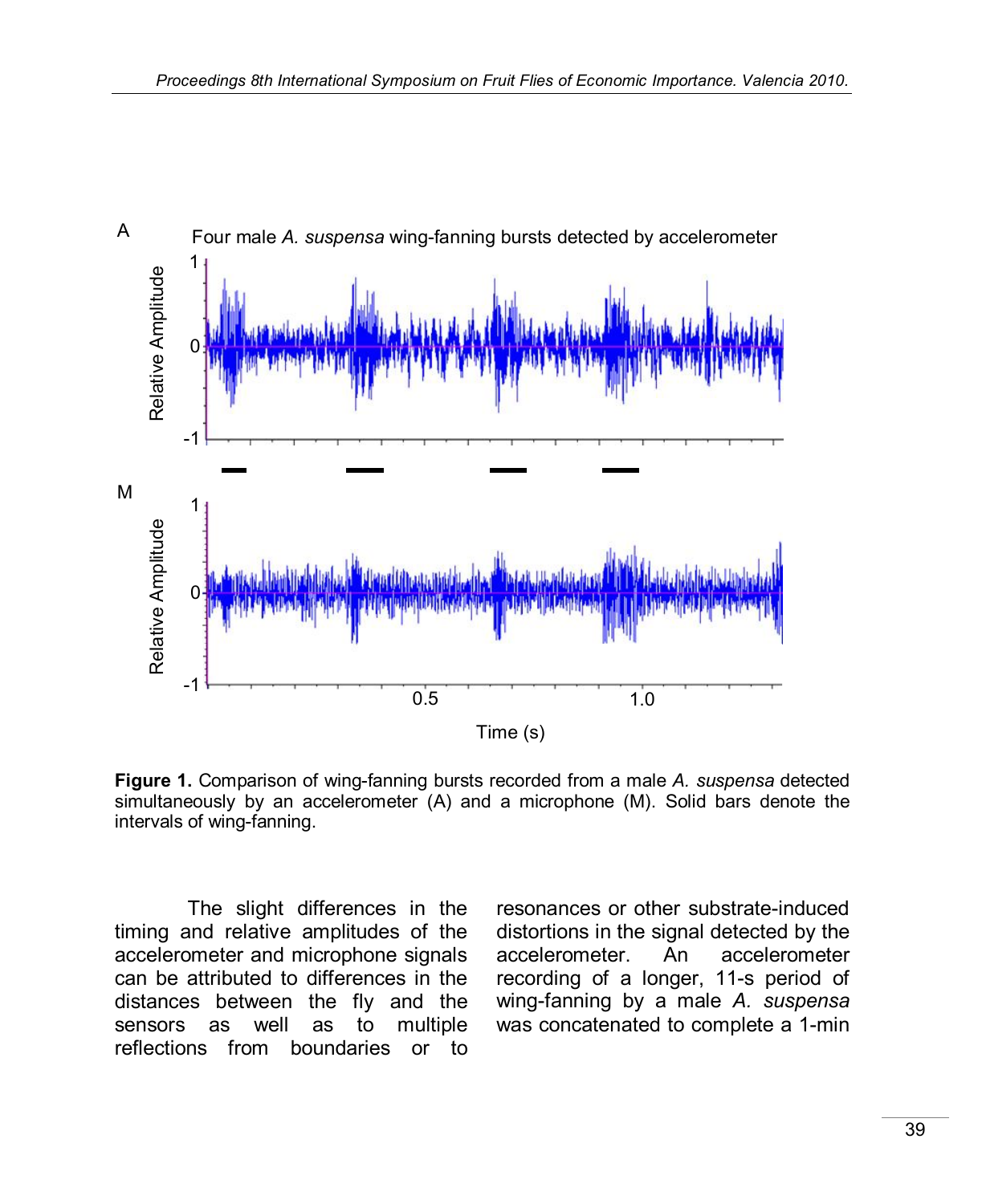period of wing-fanning vibrations for playback to females.

In the 20-min tests with 1-min periods of vibration followed by 1-min periods of silence, fewer females were active at the midpoints of wingvibration periods than at the midpoints of silent periods. For females who had never been exposed to male pheromone, a mean of 12.7 ± 1.6 females per test were moving at the midpoint of the vibration period compared to  $16.8 \pm 2.2$  moving at the midpoint of the silent period (*t* = -2.44, df =  $12$ ,  $P = 0.03$ ), i.e., 0.13 movements/fly/min of broadcast compared to 0.17 movements/fly/min of silence. When females were preexposed to males on the day before testing, a mean of  $14.4 \pm 1.4$  were moving at the midpoint of the vibration period compared to  $19.25 \pm 1.9$  at the midpoint of the silent period (*t* = -2.84, df = 11, *P* = 0.02) or 0.14 movements/fly/min of broadcast compared to 0.19 movements/fly/min of silence.

The differences in movement in the wing-fanning and quiet periods suggest that female *A. suspensa* can detect the male wing-fanning vibrations, just as they detect the wingfanning sounds, and the vibrations may reduce the likelihood that the female will move away from the male who approaches her to mate. The observed effects of vibrations on *A. suspensa*

females are similar in many respects to the effects of wing-fanning sounds on female *Ceratitis capitata* (Wiedemann) females (Liimatainen et al. 1997; Briceño & Eberhard 2002), and the two signals may have synergistic effects.

The results of this study lead immediately to other questions of both basic and practical interest. Preliminary bioassays with background noise and wing buzzes of non-tephritid species were negative, indicating that this effect is not simply a generalized response to vibration. But it remains unknown whether female *A. suspensa* or other tephritids are affected by vibrational signals of related species. or whether wing-fanning vibrations and sounds combine synergistically to affect mating behavior. There also is a possibility that the effects of substrate vibrations on *A. suspensa* females could be affected by differences in the type of substrate on which mating occurs (see Joyce et al. 2008). Finally, it is not known whether this newly observed effect of wing-fanning vibrations can be exploited for development of improved methods of managing *A. suspensa* or other tephritids.

#### **Acknowledgments**

We thank Everett Foreman, Betty Weaver, Chloe Hale, and Emilie